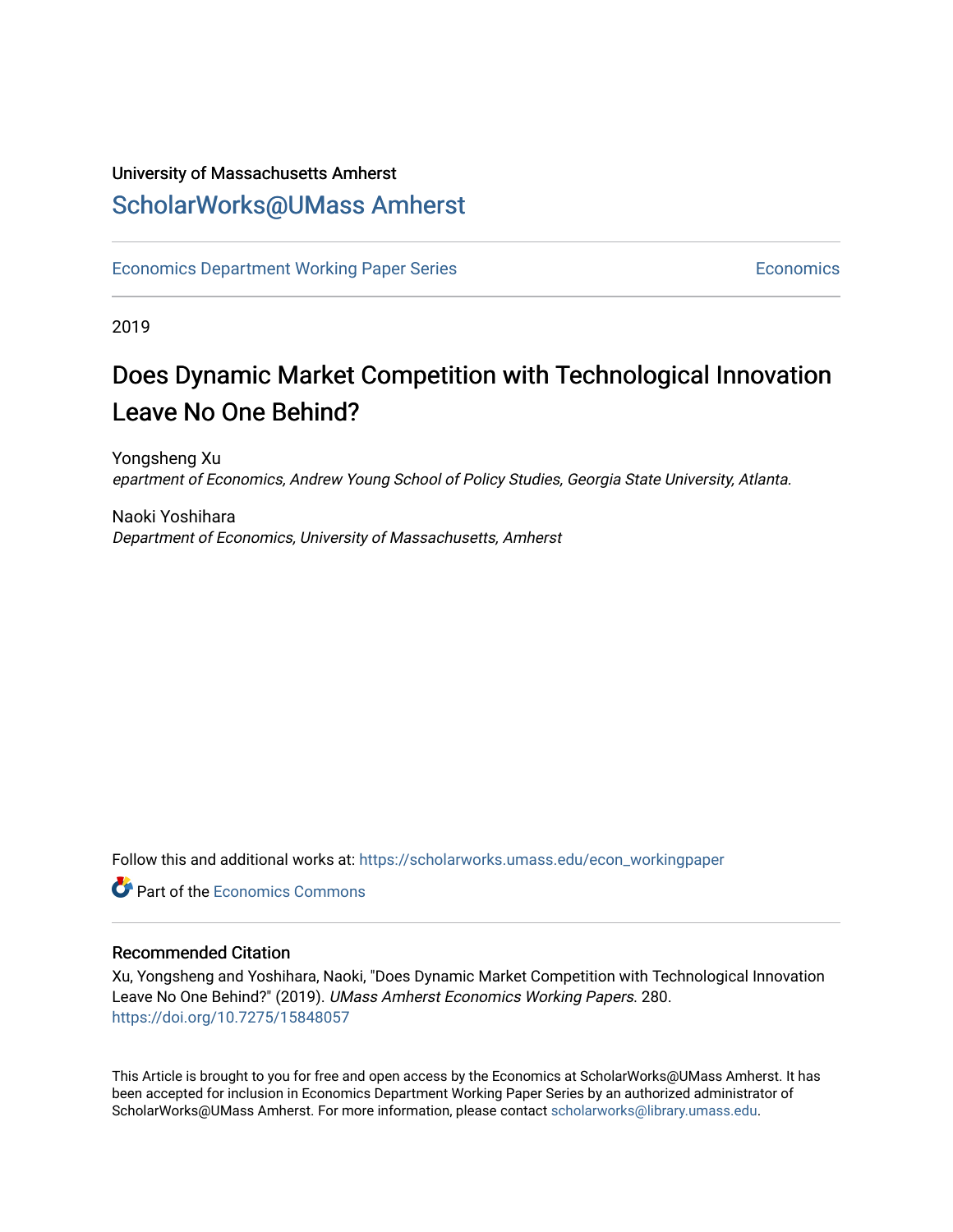# Does dynamic market competition with technological innovation leave no one behind?<sup>∗</sup>

Yongsheng Xu†and Naoki Yoshihara‡

October 8, 2019

#### Abstract

In this paper, we examine the performance of the market mechanism by focusing on whether no one, in the 'long-run', can be left behind with technological innovation in the economy. We show that the market mechanism with technological innovation unavoidably leaves some individuals behind. We extend this negative result to a broader class of resource allocation mechanisms.

Keywords: dynamic market competition with technological innovation, Hicksian Optimism, the Walrasian allocation rule, Pareto efficiency, individual rationality

JEL Classification Numbers: D30, D51, D60, O33, P10, P20, P40

# 1 Introduction: Three Basic Functions of Market Mechanism

The market mechanism is the central subject in economics. Economics from the age of Adam Smith till the present day has viewed the market mechanism as having the following three basic functions:

i) it is a decentralized resource allocation mechanism that improves the welfare of consumers as a result of market exchange;

<sup>∗</sup>We are grateful to Mariko Watanabe, Kotaro Suzumura, Paula Stephan, and Weikai Chen for several useful discussions.

<sup>†</sup>Department of Economics, Andrew Young School of Policy Studies, Georgia State University, Atlanta, GA 30303, U.S.A. Email: yxu3@gsu.edu

<sup>‡</sup>Department of Economics, University of Massachusetts Amherst, Crotty Hall, Amherst, MA, 01002, USA; The Institute of Economic Research, Hitotsubashi University, Naka 2-1, Kunitachi, Tokyo 186-0004, Japan; and School of Management, Kochi University of Technology, Tosayamada, Kami-city, Kochi 782-8502, Japan. Email: nyoshihara@econs.umass.edu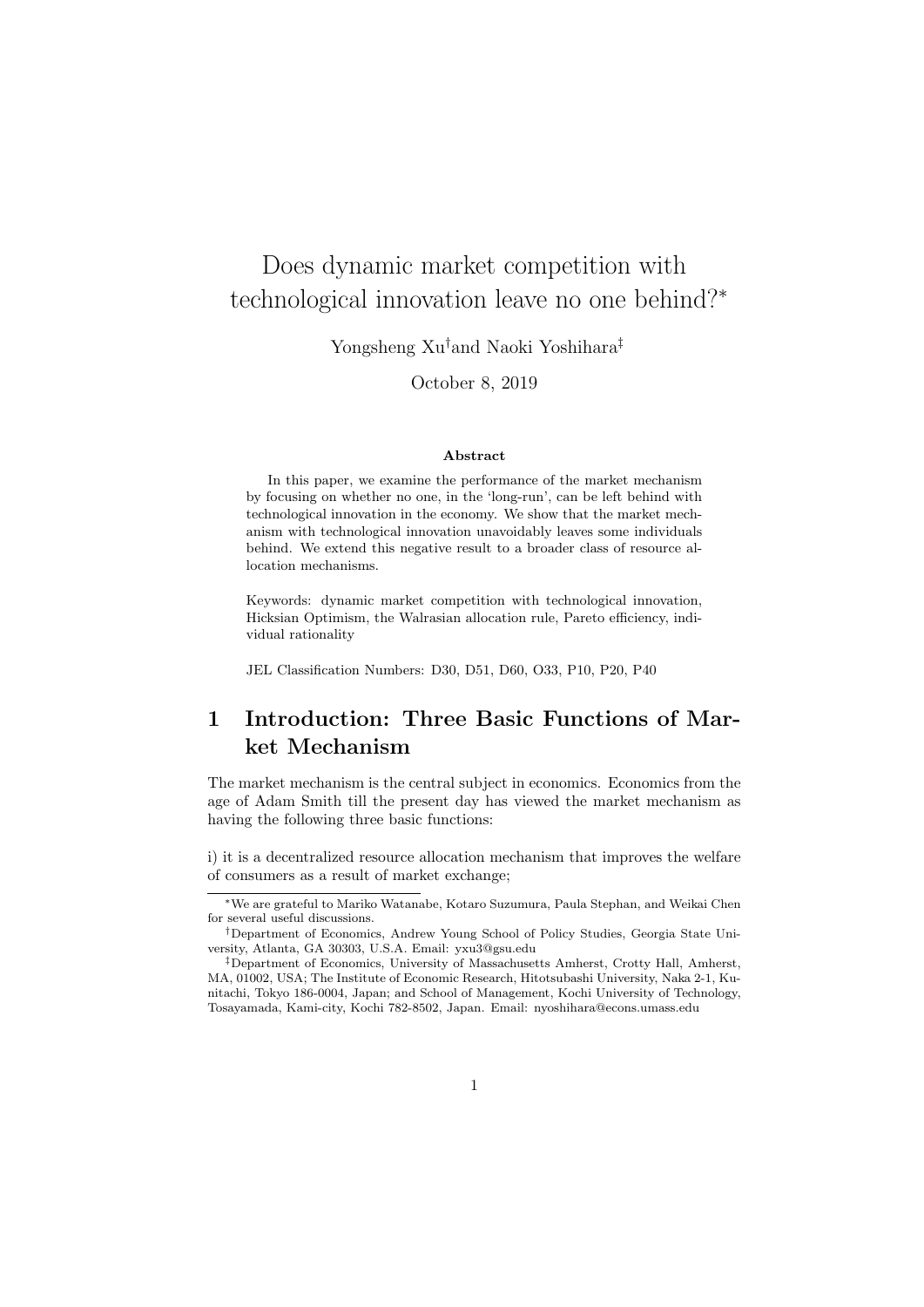ii) it promotes the technological and social division of labor via specialization as motivated by the principle of comparative advantage, and consequently, it increases efficiency of production activities in the economy as a whole; and

iii) it promotes technical progress in order to enhance the productivity of the economy as a whole through a dynamic process of competition among the producers,<sup>1</sup> and consequently it improves individual welfare progressively.

Among the three functions of the market mechanism mentioned above, the first function is illustrated and explained in the Walrasian general equilibrium theory as the Fundamental Theorems of Welfare Economics, while the second function is captured and characterized in the Heckshar-Ohlin international trade theory as the Fundamental Theorems of International Trade (in particular, the Heckshar-Ohlin theorem).

In contrast, there are no basic results or theoretically rigorous analysis in the literature of contemporary economics that supports the argument for the third function of the market mechanism, despite some attempts to justify the market economy on this ground.<sup>2</sup> The third function of the market mechanism seems to contain two main points. First, the market mechanism can enhance the productivity of the economy as a whole through promoting technical progress in the dynamic process of competition among producers. Second, assuming that the dynamic competition in the market economy promotes technical innovation, the market mechanism can ensure the progressive improvement of individual welfare.

Regarding the first point, it can be argued that the market competition does not necessarily promote technological innovation, as the knowledge of a new technology can be regarded as a pure public good. Indeed, it is easily diffused once it is discovered (or invented) and publicized. As a consequence, a competitive producer may not have enough motive for R&D investment, as the rival producers can easily freeride on the successful result of an R&D before the competitive producer fully reaps the benefits of the R&D investment. See, for example, Schumpeter (1939, 1942), and the evidence presented in the study by Blundell, Griffith and van Reenen (1999) where they find, in the study of British manufacturing firms, that the monopolist invests more in its R&D. It is therefore further suggested that introducing the patent system would be a desirable incentive scheme to encourage R&D investment, though such a scheme regulates market competition by allowing the innovator to be a monopolist for some restricted period of time. On the other hand, we also have the argument that the market competition promotes technological innovation: more competition tends to diminish profits, which gives firms more incentive to innovate to capture profits (see, for example, Arrow (1962)). The recent literature on the topic has illustrated a complicated picture between competition and innovation (see, among others, Aghion et al. (2005), Igami and Uetake (forthcoming)). For

<sup>&</sup>lt;sup>1</sup>Producers are motivated by capturing extra profits via the access to the most advanced technology.

 ${}^{2}$ See, for example, Kornai (2013).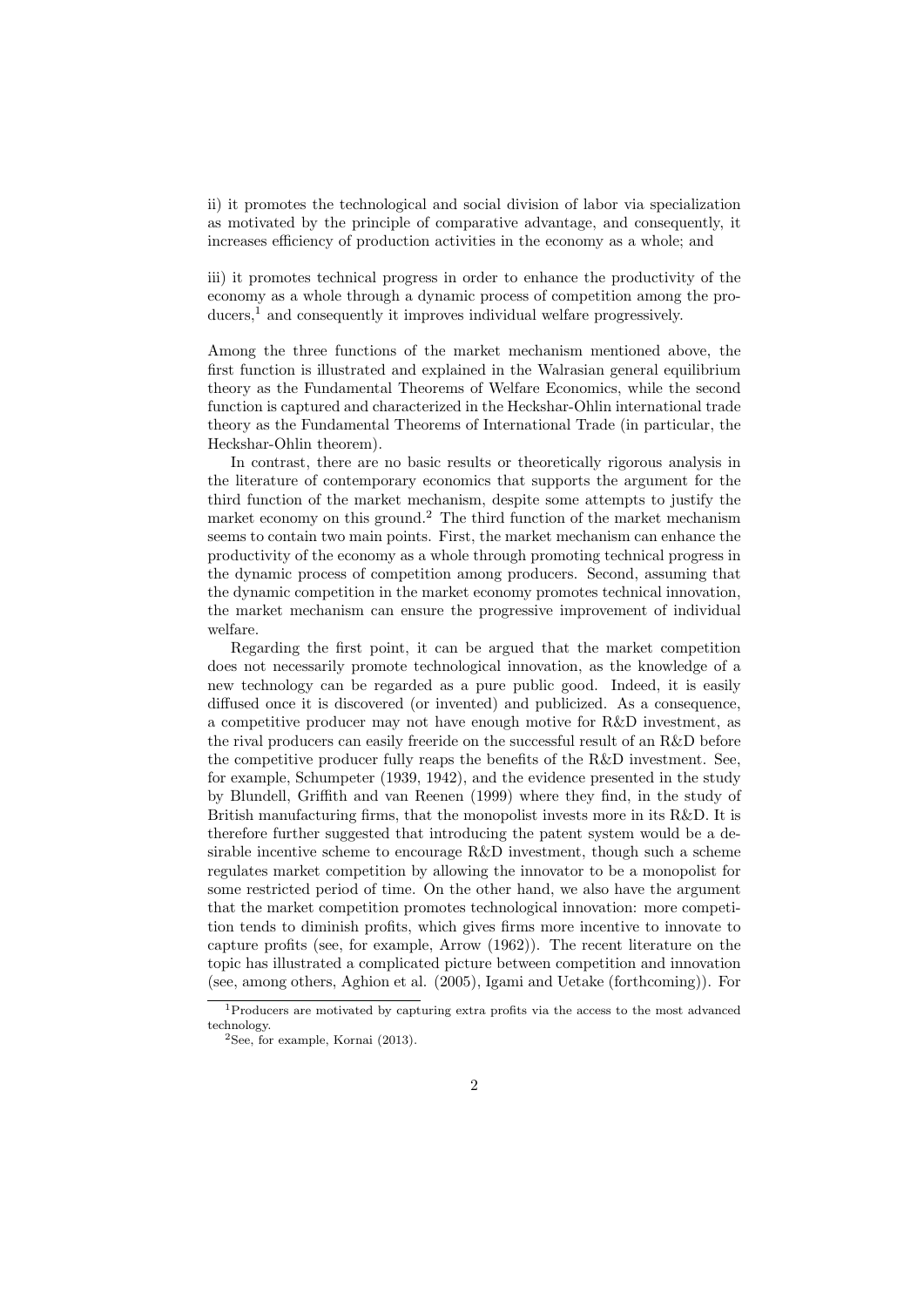example, Aghion et al. (2005) have shown an inverted U-shaped relationship between innovation and competition, where some certain intermediate levels of competition give rise to the highest level of innovation.

However, even setting aside the incentive problem of R&D investment, the question that the market mechanism can ensure the progressive improvement of individual welfare remains. This is because the introduction of a new technology often involves a radical change of economic structure, which leads to the division of the population into the "winners" and the "losers".

The issue concerning the winners and losers seems to be easily dealt with by the Kaldor-Hicks compensation test (Hicks (1939), Kaldor (1939)). Indeed, if a technical progress due to innovation can be formulated as an expansion of the production possibility set available in the economy  $\grave{a}$  la Schumpeter (1942), then a policy encouraging such innovations would always be socially desirable with respect to the (weaker) Kaldor-Hicks hypothetical compensation principle. This is because, a change from a competitive equilibrium under one economy to another competitive equilibrium under possibly another economy involves an expansion of the production possibility set in terms of the set inclusion, and consequently, the aggregate sum of all consumers' 'upper contour sets' definitely has a non-empty intersection with the new production possibility set. Therefore, even if some consumer becomes a "loser" with this change, this consumer can be (hypothetically) compensated via a suitable shift of an aggregate supply of commodity bundles, and a suitable redistribution of the bundle.

Such a compensation is, however, just hypothetical and the Kaldor-Hicks compensation principle provides no mechanism to implement such a compensation, and as a result, a loser would be left as a "loser" in reality. Therefore, judging such possible improvements of individual welfare by means of the Kaldor-Hicks compensation principle alone would not be much help if the hypothetical compensation cannot be actually implemented.

Nevertheless, neoclassical economics has attempted to justify the application of the (somewhat modified) hypothetical compensation principle to evaluate possible improvement of social welfare by appealing to the so-called Hicksian Optimism. As stated by Corden (1984, page 68), "if Pareto efficient policies are being pursued consistently over a long period, the *chances* are that eventually– though not at every particular step–everyone will be better off." He labels this principle as the Hicksian Optimism and attributes it to Hicks (1941) where Hicks writes:

" ... then, although we could not say that all the inhabitants of that community would be necessarily better off than they would have been if the community had been organized on some different principle, nevertheless there would be a strong probability that almost all of them would be better off after the lapse of a sufficient length of time. Substantially, that is the creed of classical economics; if the 'improvements' are properly defined, it would appear to be a creed that is soundly based."

Therefore, if we follow through the above idea of Hicksian optimism, we may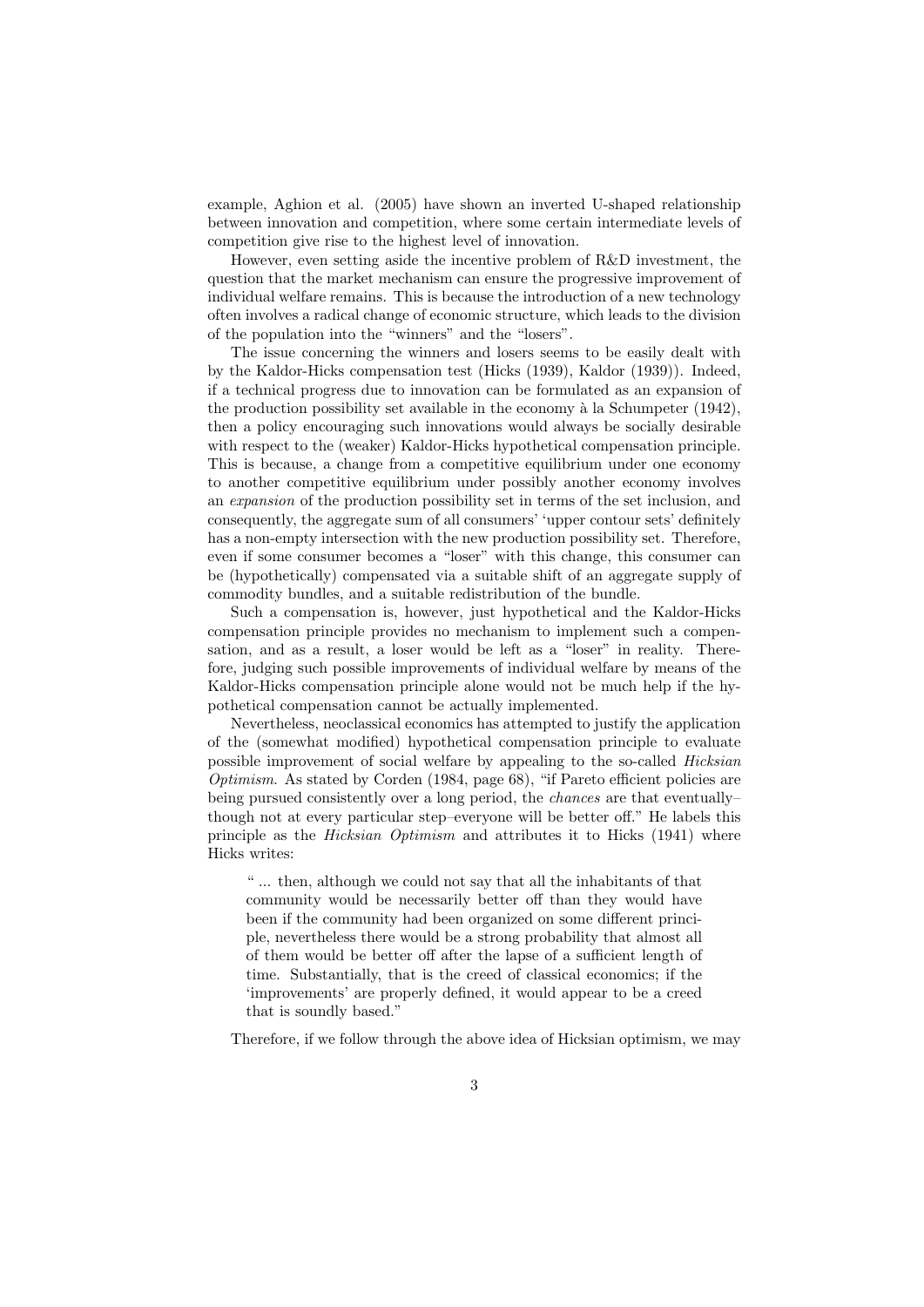conjecture that the innovation and technological progress in the market place can eventually benefit every individual in the society, laying a foundation for the third function of the market mechanism, and for achieving some goals like "inclusive economic growth","shared prosperity", and "no one being left behind" envisioned and set forth in the 2030 Agenda for Sustainable Development as pledged by 193 United Nations Member States.<sup>3</sup>

The purpose of this paper is to examine this conjecture. While doing so, we propose a theoretical framework and introduce the notion of the Hicksian optimism in the context. We then examine whether the expansions of the society's production possibilities set due to innovation and technological progress can indeed benefit every member of the society eventually (after a long period of time).

The remainder of the paper is organized as follows. Section 2 presents our basic model. Section 3 examines whether the market mechanism can deliver the Hicksian optimism illustrated above. Section 4 extends our analysis to a broader class of resource allocation mechanisms and examines if the Hicksian optimism holds for those mechanisms. We conclude in Section 5.

### 2 A Basic Model

There are  $m \geq 3$  goods. Let R (resp.  $\mathbb{R}_+$  and  $\mathbb{R}_{++}$ ) denote the set of all real (resp. non-negative and positive) numbers. Let  $\mathbb{R}^m$  (resp.  $\mathbb{R}^m_+$  and  $\mathbb{R}^m_{++}$ ) be the m-fold Cartesian product of  $\mathbb R$  (resp.  $\mathbb R_+$  and  $\mathbb R_{++}$ ). For any  $a, b \in \mathbb R^m$ ,  $a \ge b$ denotes  $[a_1 \geq b_1, \dots, a_m \geq b_m]$ ,  $a > b$  denotes  $[a \geq b \text{ and } a \neq b]$ , and  $a \gg b$ denotes  $[a_1 > b_1, \cdots, a_m > b_m].$ 

There is a fixed number J of firms that are indexed by the set  $\mathcal{J} = \{1, \cdots, J\}$ . For each firm  $j \in \mathcal{J}$ , let  $Y_j \subseteq \mathbb{R}^m$  be firm j's production possibility set. Each  $y_j = (y_{j1}, \dots, y_{jm}) \in Y_j$  is called a production plan for firm j. We assume that each production possibility set  $Y_j$   $(j \in \mathcal{J})$  is closed, convex and  $\{0\} = Y_j \cap \mathbb{R}^m_+$ .

Let  $\mathcal{N} = \{1, 2, \cdots, n\}$  be the set of individuals (consumers). Each individual  $i \in \mathcal{N}$  is endowed with an initial endowment,  $\omega_i = (\omega_{i1}, \cdots, \omega_{im}) \in \mathbb{R}^m_+$ , and has a continuous, quasi-concave and locally non-satiated utility function over the consumption set  $\mathbb{R}^m_+$ . Let  $\Omega = \sum_{i \in \mathcal{N}} \omega_i$  be the vector of social endowments.

An economy, to be denoted by  $\overline{E}$ , is then defined as follows:

$$
E \equiv \left\langle \mathcal{N}; (u_i, \omega_i)_{i \in \mathcal{N}}; (Y_j)_{j \in \mathcal{J}} \right\rangle.
$$

Let  $\mathcal E$  denote the set of all possible economies defined above.

In the paper, we sometime consider a private ownership economy in which consumers own shares in firms and firm profits are distributed to share holders. In particular, for each  $i \in \mathcal{N}$  and each firm  $j \in \mathcal{J}$ , let  $\theta_{ij}$  be consumer i's shares in firm j's profits:  $0 \le \theta_{ij} \le 1$  for all  $i \in \mathcal{N}$  and all  $j \in \mathcal{J}$ , and  $\sum_{i \in \mathcal{N}} \theta_{ij} = 1$ for all  $j \in \mathcal{J}$ . For each  $i \in \mathcal{N}$ , let  $\theta_i = (\theta_{i1}, \dots, \theta_{im})$ . A private ownership

<sup>3</sup>See https://sustainabledevelopment.un.org/post2015/transformingourworld.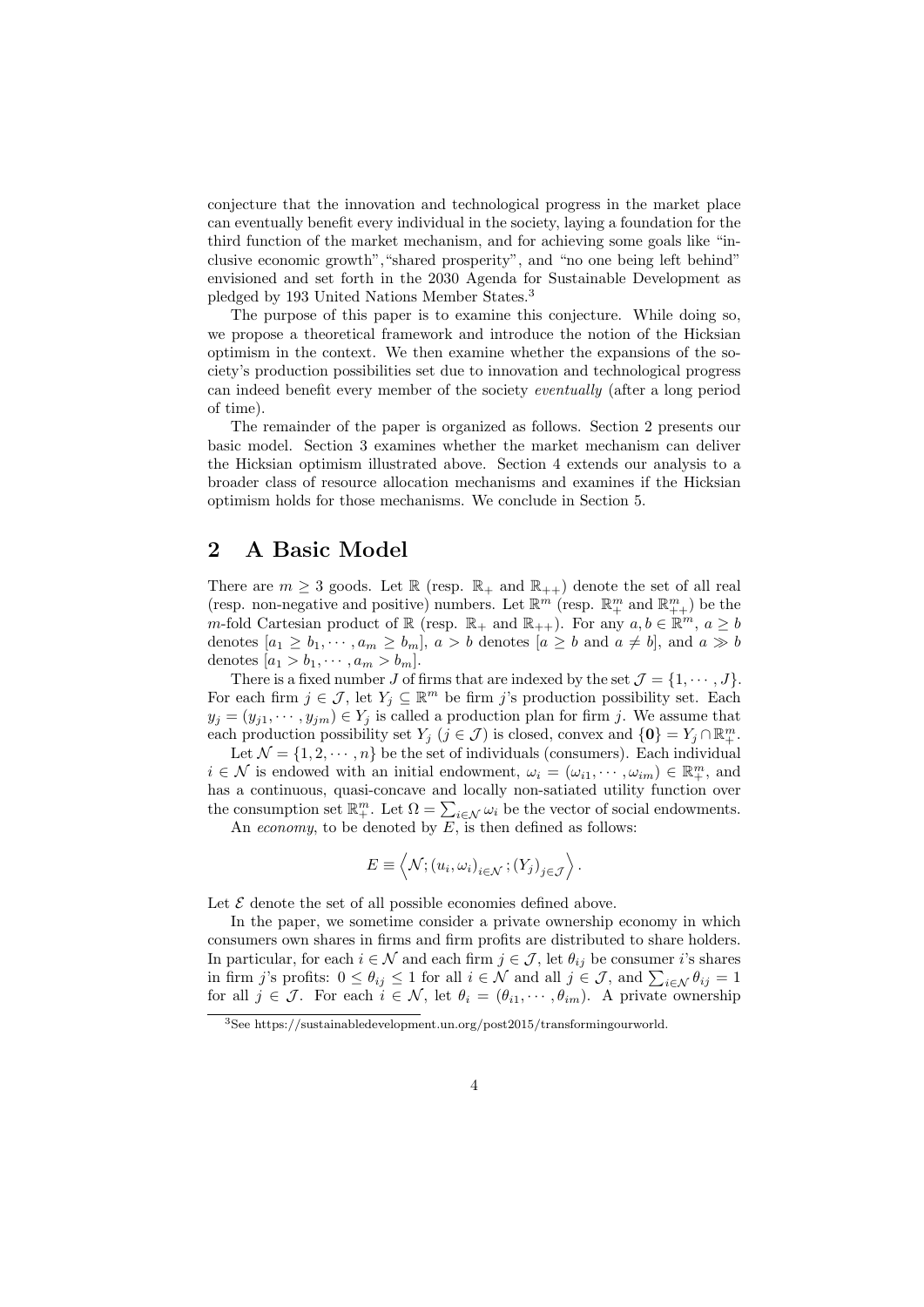economy, to be denoted by  $E^{PO}$ , is defined as follows:

$$
E^{PO} \equiv \left\langle \mathcal{N}; (u_i, \omega_i, \theta_i)_{i \in \mathcal{N}}; (Y_j)_{j \in \mathcal{J}} \right\rangle.
$$

Let  $\mathcal{E}^{PO}$  denote the set of all possible private ownership economies thus defined.

An allocation,  $(x, y)$ , in an economy E, specifies a consumption bundle  $x_i$ for each individual  $i \in \mathcal{N}$  and a production plan  $y_j$  for each firm  $j \in \mathcal{J}$ . An allocation  $(x, y)$  is *feasible for the economy E* if and only if  $\sum_{i \in \mathcal{N}} x_i \leq$  $\Omega + \sum_{j=1,\ldots,J} y_j$ . Let the set of all feasible allocations for E be denoted by  $F(E)$ . Given an economy  $E = \langle \mathcal{N}; (u_i, \omega_i)_{i \in \mathcal{N}}; (Y_j)_{j \in \mathcal{J}} \rangle$ , a feasible allocation  $(x, y)$ is *Pareto efficient* for  $E$  if and only if there exists no other feasible allocation  $(\mathbf{x}', \mathbf{y}') \in F(E)$  such that  $[u_i(x'_i) \ge u_i(x_i)]$  for all  $i \in \mathcal{N}$  and  $[u_i(x'_i) > u_i(x_i)]$  for some  $i \in \mathcal{N}$ .

Consider a simple 'dynamic' economy in which there are possibly an infinite number of periods. The periods are indexed by  $\mathcal{T} = \{0, 1, 2, \dots, \}$ . An economy in period  $t \in \mathcal{T}$ , to be denoted by  $E_t = \left\langle \mathcal{N}; (u_i, \omega_i^t)_{i \in \mathcal{N}}; (Y_j^t)_{j \in \mathcal{J}} \right\rangle$ , is an element of  $\mathcal{E}$ . For each  $t \in \mathcal{T}$  and each  $E_t = \left\langle \mathcal{N}; (u_i, \omega_i^t)_{i \in \mathcal{N}}; (Y_j^t)_{j \in \mathcal{J}} \right\rangle \in$  $\mathcal{E}, \text{ let } \Omega^t \equiv \sum_{i \in \mathcal{N}} \omega_i^t$  be the total social endowments in period t, and Y  $\sum$  $t \equiv$  $j \in \mathcal{J} Y_j^t$  be the aggregate production possibility set in period t. Thus, a simple dynamic economy can be defined formally as a collection of period economies:  $(E_t = \langle \mathcal{N}; (u_i, \omega_i^t)_{i \in \mathcal{N}}; (Y_j^t)_{j \in \mathcal{J}} \rangle)_{t=0}^{\infty}$ . Let  $\mathcal{E}^{\infty}$  be the set of all simple dynamic economies.

Let  $\varphi$  be an *allocation rule* that maps each simple dynamic economy  $E^{\infty}$  =  $(E_0, \dots, E_t, \dots) \in \mathcal{E}^{\infty}$  to a collection of sets of feasible allocations for the period economies: for each simple dynamic economy  $E^{\infty}$ ,  $\varphi(E^{\infty}) = (\varphi(E_1), \cdots, \varphi(E_t), \cdots)$ such that, for each period  $t \in \mathcal{T}$  and each period economy  $E_t \in \mathcal{E}, \varnothing \neq \varphi(E_t) \subseteq$  $F(E_t)$ .

The market mechanism is a prominent example of an allocation rule: for a simple dynamic economy consisting of private ownership period economy  $(E_t^{PO})_{t=0}^{\infty}$ , it selects Walrasian competitive equilibrium allocations for each period economy  $E_t^{PO}$ . The Walrasian competitive equilibrium for a period economy  $E_t^{PO}$  is defined as follows: given a period private ownership economy,

$$
E_t^{PO} \equiv \left\langle \mathcal{N}; \left(u_i, \omega_i^t, \theta_i^t\right)_{i \in \mathcal{N}}; \left(Y_j^t\right)_{j \in \mathcal{J}} \right\rangle,
$$

a feasible allocation  $(x^{t*}, y^{t*}) \in F(E_t^{PO})$  and a price vector  $p_t^* \in \mathbb{R}_+^m$  cona reasible anotation  $(x, y) \in F(x_t)$  and a price vector  $p_t \in \mathbb{R}_+$  constitute a *Walrasian competitive equilibrium for*  $E_t^{PO}$  if and only if the pair  $((x^{t*}, y^{t*}), p_t^*)$  satisfies the following conditions:

(i) for each firm  $j = 1, ..., J$ ,  $p_t^* \cdot y_j^{t*} \geq p_t^* \cdot y_j^{t*}$  ( $\forall y_j^{t'} \in Y_j^{t}$ );

(ii) for each individual  $i \in \mathcal{N}$ ,  $x_i^{t*} \in \arg \max_{x_i^t \in B(p_t^*, \omega_i^t, \theta_i^t)} u_i(x_i^t)$ , where

$$
B\left(\boldsymbol{p}_t^*, \omega_i^t, \theta_i^t\right) \equiv \left\{x_i^t \in \mathbb{R}_+^m \mid \boldsymbol{p}_t^* x_i^t \leq \boldsymbol{p}_t^* \omega_i^t + \sum_{j=1,\dots,J} \theta_{ij}^t \boldsymbol{p}_t^* y_j^{t*}\right\};
$$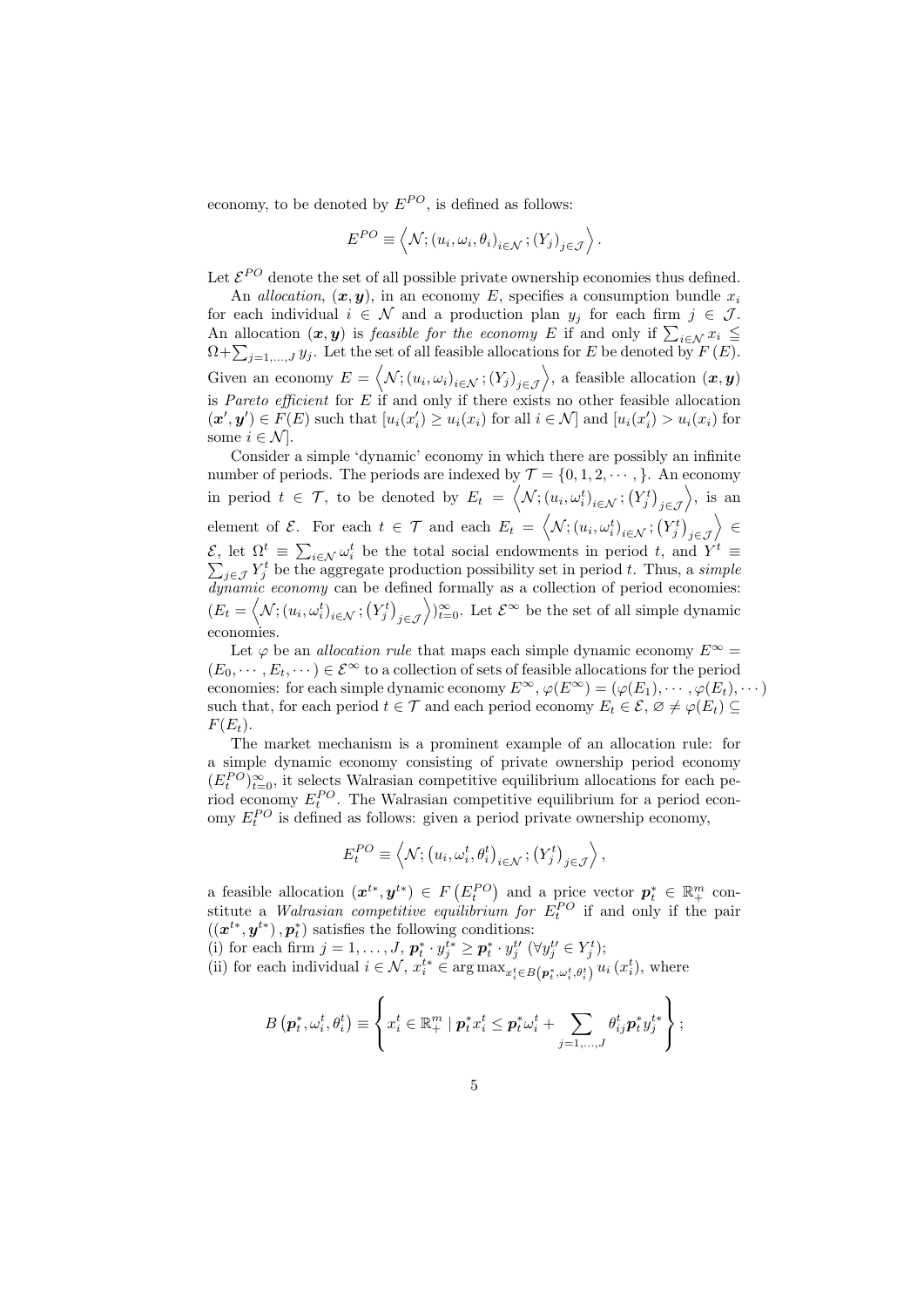(iii) 
$$
\sum_{i \in \mathcal{N}} x_i^{t*} = \Omega^t + \sum_{j=1,...,J} y_j^{t*}
$$
.

We shall refer the allocation rule associated with the market mechanism as the Walrasian allocation rule.

## 3 Hicksian Optimism and the Walrasian Allocation Rule

A movement from one Pareto efficient allocation to another Pareto efficient allocation is very likely to make someone worse off and yet someone else better off, and the Pareto principle itself cannot be used for making welfare judgments in such a movement. As discussed in Section 1, however, neoclassical economists believe that "if Pareto efficient policies are being pursued consistently over a long period, the *chances* are that eventually–though not at every particular step–everyone will be better off" (Corden, 1984, page 68), which is termed as the Hicksian Optimism.

Inspired by the above ideas, in what follows, we shall first introduce and define the 'improvements' that Hicks had in mind and then formulate the principle, the Hicksian Optimism. For this purpose, we consider a simple dynamic economy,  $E^{\infty} = (E_t = \langle \mathcal{N}; (u_i, \omega_i^t)_{i \in \mathcal{N}}; (Y_j^t)_{j \in \mathcal{J}} \rangle_{i=0}^{\infty} \in \mathcal{E}^{\infty}$ , and an economy  $E^* = \langle \mathcal{N}; (u_i, \omega_i^*)_{i \in \mathcal{N}}; (Y_j^*)_{j \in \mathcal{J}} \rangle \in \mathcal{E}$ . We say that the simple dynamic economy  $E^{\infty} = (E_t)_{t=0}^{\infty}$  is expanding and converging to the economy  $E^*$  if

- (i) for all  $t \in \mathcal{T} : Y^t + {\Omega^t} \subseteq Y^{t+1} + {\Omega^{t+1}}$ ,
- (ii) for all  $i \in N$  and all  $t \in \mathcal{T}$ :  $\omega_i^t \leq \omega_i^{t+1}$ , and  $\omega_i^0 < \omega_i^* = \lim_{t \to \infty} \omega_i^t$ ,
- (iii)  $\lim_{t\to\infty} Y^t + {\Omega^t} \to Y^* + {\Omega^*} \supset Y^0 + {\Omega^0}$ , and there is a sequence of allocations,  $\{(\boldsymbol{x}^t, \boldsymbol{y}^t)\}_{t=0}^{\infty}$ , such that  $(\boldsymbol{x}^t, \boldsymbol{y}^t) \in \varphi(E_t)$  for all  $t \in \mathcal{T}$ ,  $\lim_{t\to\infty}(\boldsymbol{x}^t,\boldsymbol{y}^t)=(\boldsymbol{x}^*,\boldsymbol{y}^*)\in F(E^*).$

Here, the expanding process from a period economy to the next period economy within a simple dynamic economy is characterized by condition (i), which represents the dynamic process of technical progress due to the success of technological innovation. The expansion is further re-enforced by condition (ii), where it requires that, for each individual, a period initial endowment is (weakly) expanding to its next period initial endowment, with the resulting initial endowment strictly larger than the period 0 initial endowment. Moreover, the dynamic transition of such expanding period-economies is characterized by condition (iii), which, in particular, requires that, after the expansion, the resulting economy is "bigger" than the initial economy.

In this formulation of the expanding and converging transition, we set aside the issue of how the R&D investment for technological innovation can be incentivized, as discussed in Section 1. Instead, we will focus on the issue whether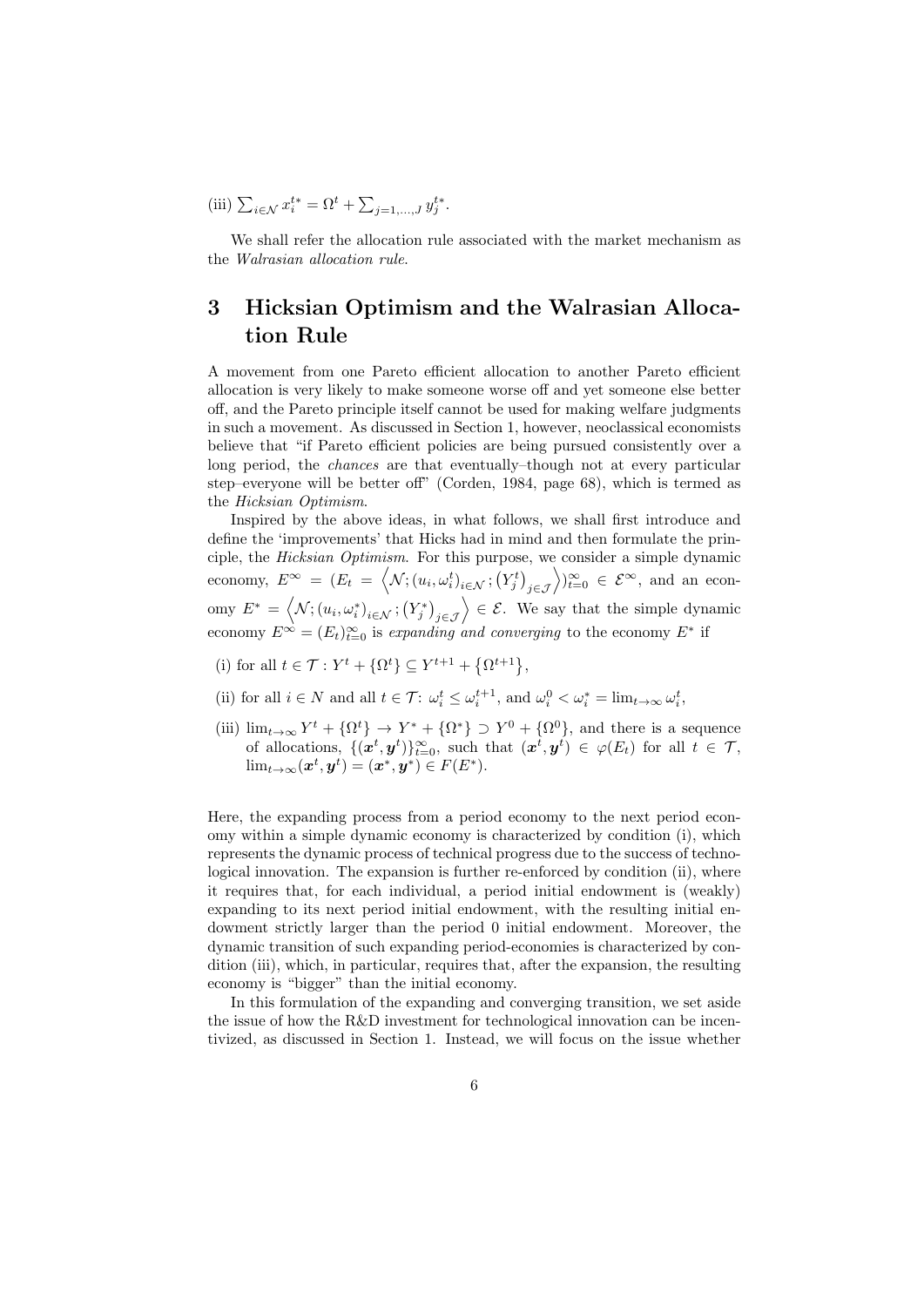such a dynamic transition of period-economies can improve individual and social welfare in the long run as captured by the idea of the Hicksian Optimism discussed in Section 1.

'The improvements' that Hicks had in mind are visualized as the improvements of the 'convergent economy' resulting from a sequence of expanding economies over the initial economy. Our notion of an expanding and converging economy requires more than what Hicks had in mind: the expansion occurs for any two periods in both aggregate resources (due to technical progress) and individual initial endowment, and is therefore much stronger than Hicks' requirement for the improvements of the economy. Now, comparing this eventual economy, the convergent economy of a sequence of expanding economies, to the initial economy, we can formulate the following principle requiring that no one be made worse off:

 ${\bf Hicksian\,Optimism\,(HO)}{:}\text{ For any economy }E^*=\left\langle {\cal N}; \left(u_i,\omega_i^*\right)_{i\in {\cal N}}; \left(Y_j^*\right)_{j\in {\cal J}}\right\rangle \in$  $\mathcal{E}$ , any simple dynamic economy  $E^{\infty} = (E_t = \left\langle \mathcal{N}; (u_i, \omega_i^t)_{i \in \mathcal{N}}; (Y_j^t)_{j \in \mathcal{J}} \right\rangle)_{t=0}^{\infty} \in$  $\mathcal{E}^{\infty}$ , if  $E^{\infty}$  is expanding and converging to the economy  $E^*$ , then for the associated sequence of allocations  $\{(\boldsymbol{x}^t, \boldsymbol{y}^t)\}_{t=0}^{\infty}$  with  $(\boldsymbol{x}^t, \boldsymbol{y}^t) \in \varphi(E_t)$  for all  $t \in \mathcal{T}$ , we have  $\lim_{t\to\infty} u_i(x_i^t) \geq u_i(x_i^0)$  for all  $i \in \mathcal{N}$ .

According to our notion of the Hicksian Optimism, the improvements based on 'expansion policies' should leave no one behind–every individual will be made at least as well-off as before adopting those expansion policies.<sup>4</sup> Note that it is not required that everyone should (weakly) benefit at each period of the expansion policies. It merely requires that, eventually and this could be a long time requiring 'a great deal of human patience, more patience than is characteristic of the twentieth century, even of the economists of the twentieth century; more patience, perhaps, than we ought to ask' as observed by Hicks (1941) himself, no one is going to get hurt. Since our notion of an expanding and converging economy demands more than what Hicks requires for the expansion of the economy, our formulation of the Hicksian optimism is therefore much weaker than what Hicks had in mind, making our version of the Hicksian optimism even more appealing.

Our notion of Hicksian Optimism formally resembles various monotonicity properties proposed in the related literatures of axiomatic bargaining (Kalai (1977)), and of resource allocations (see, for example, Chambers and Hayashi (2017), Chun and Thompson (1988), Moulin and Roemer (1989), Moulin and Thompson (1988), and Roemer (1986)). Apart from being introduced in different frameworks and for different purposes, there is one more important difference: we require the expansion be such that, for every individual  $i, \omega_i^* > \omega_i^0$  and  $\omega_i^{t+1} \geq \omega_i^t$  for  $t \in \mathcal{T}$ ; in other words, with the expansion of the economy, apart

<sup>4</sup> It may be of interest to note that our idea that 'no one is left behind' exposed in the Hicksian Optimism is similar to that advocated and used by the UNDP: "People get left behind when they lack the choices and opportunities to participate in and benefit from development progress." (UNDP, 2018)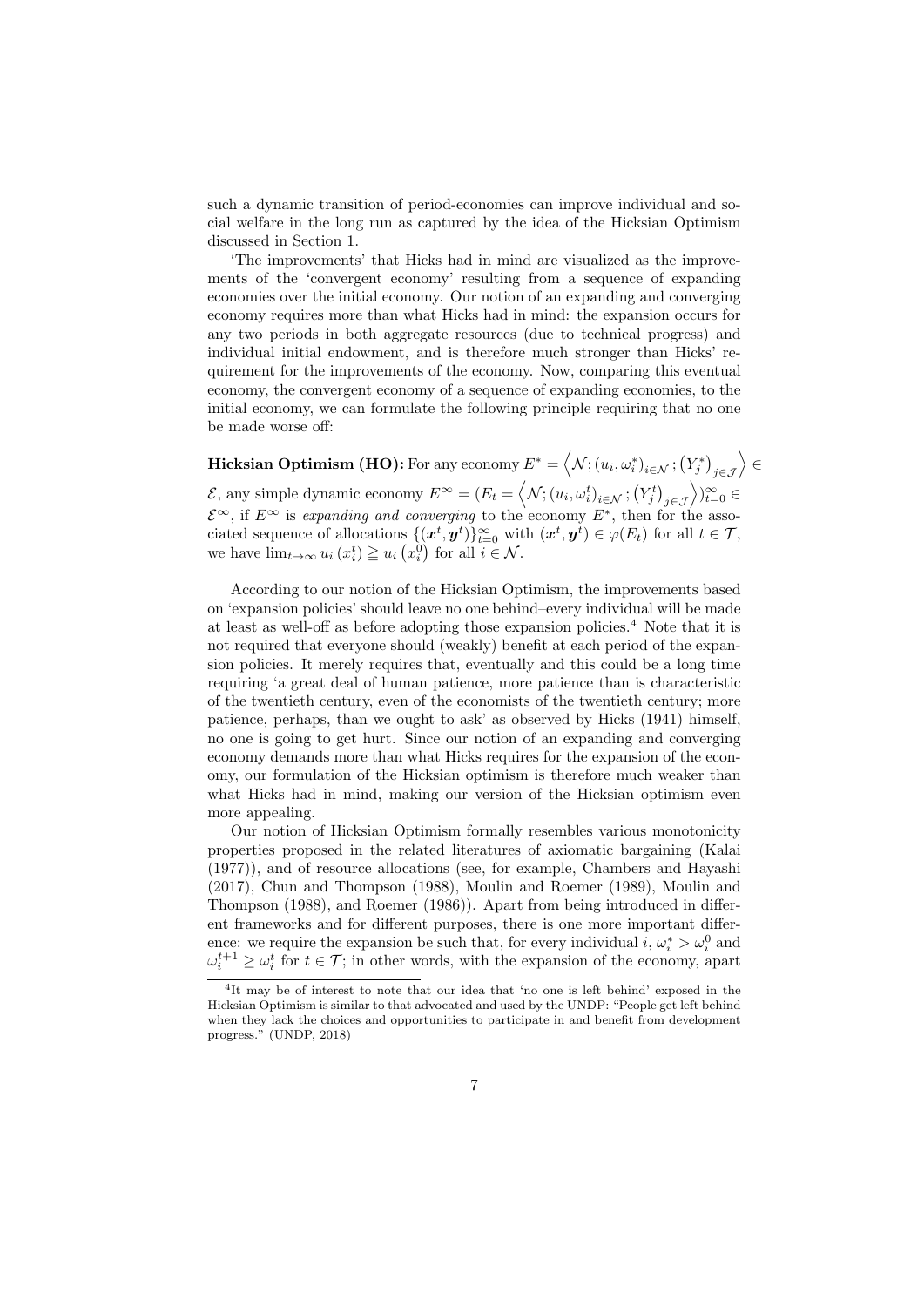from more aggregate resources becoming available, every one's initial endowment becoming (weakly) larger and larger and eventually strictly larger than his period 0 initial endowment.

The Hicksian Optimism seems a very mild requirement on an allocation rule. Before we examine a general allocation rule, we first ask the following question: how does the market mechanism (or the Walrasian allocation rule) fare with respect to the Hicksian Optimism? The answer is given in the following result whose proof can be found in the Appendix.

**Theorem 1** Suppose there are at least two individuals,  $i_1$  and  $i_2$ , such that  $\omega_{i_1}^0 \gg \mathbf{0}$  and  $\omega_{i_2}^0 \gg \mathbf{0}$ . Then, the Walrasian allocation rule does not satisfy Hicksian Optimism.

Therefore, the market mechanism does not deliver the Hicksian Optimism: in a market system, economic expansions cannot avoid leaving some individuals behind–some individuals would be made worse off than the pre-expansion economy.

# 4 Any Efficient and Individually Rational Allocation Rule Is Not Hicksian Optimistic

In this section, we extend our analysis of the market mechanism to a broader class of mechanisms of allocating resources and examine the fate of the Hicksian optimism in these contexts. For this purpose, we introduce the following two familiar axioms for allocation rules that would be embedded in the class of resource allocation mechanisms that we have in mind.

**Pareto Efficiency (PE):** For each simple dynamic economy  $E^{\infty}$  =  $\left\langle \mathcal{N}; (u_i, \omega_i^t)_{i \in \mathcal{N}}; (Y_j^t)_{j \in \mathcal{J}} \right\rangle_{t=0}^{\infty} \in \mathcal{E}^{\infty}$ , for all  $t \in \mathcal{T}$ , and for every allocation  $(\boldsymbol{x}^t, \boldsymbol{y}^t) \in \varphi(E_t)$  of  $E_t$ ,  $(\boldsymbol{x}^t, \boldsymbol{y}^t)$  is Pareto efficient for  $E_t$ .

**Individual Rationality (IR):** For each simple dynamic economy  $E^{\infty}$  =  $\left\langle \mathcal{N}; (u_i, \omega_i^t)_{i \in \mathcal{N}}; (Y_j^t)_{j \in \mathcal{J}} \right\rangle_{t=0}^{\infty} \in \mathcal{E}^{\infty}$ , for all  $t \in \mathcal{T}$ , and every allocation  $(\boldsymbol{x}^t, \boldsymbol{y}^t) \in$  $\varphi(E_t)$  of  $E_t$ ,  $[\forall i \in \mathcal{N} : u_i(x_i^t)] \geq u_i(\omega_i^t)].$ 

Pareto Efficiency requires that an allocation rule always pick up an efficient allocation in any given economy, and Individual Rationality requires that an allocation rule be such that anyone's welfare from the allocation chosen by the allocation rule is at least as great as his/her welfare derived from his/her initial endowment.<sup>5</sup> Note that both of the axioms,  $\bf{PE}$  and  $\bf{IR}$ , are satisfied by

<sup>5</sup>Note that we could have introduced a stronger individual rationalilty condition than this version of IR by incorporating information concerning individuals' ownerships of production technologies. Since our result is an impossibility result (see the theorem below), it becomes unnecessary to formulate a stronger individual rationality condition.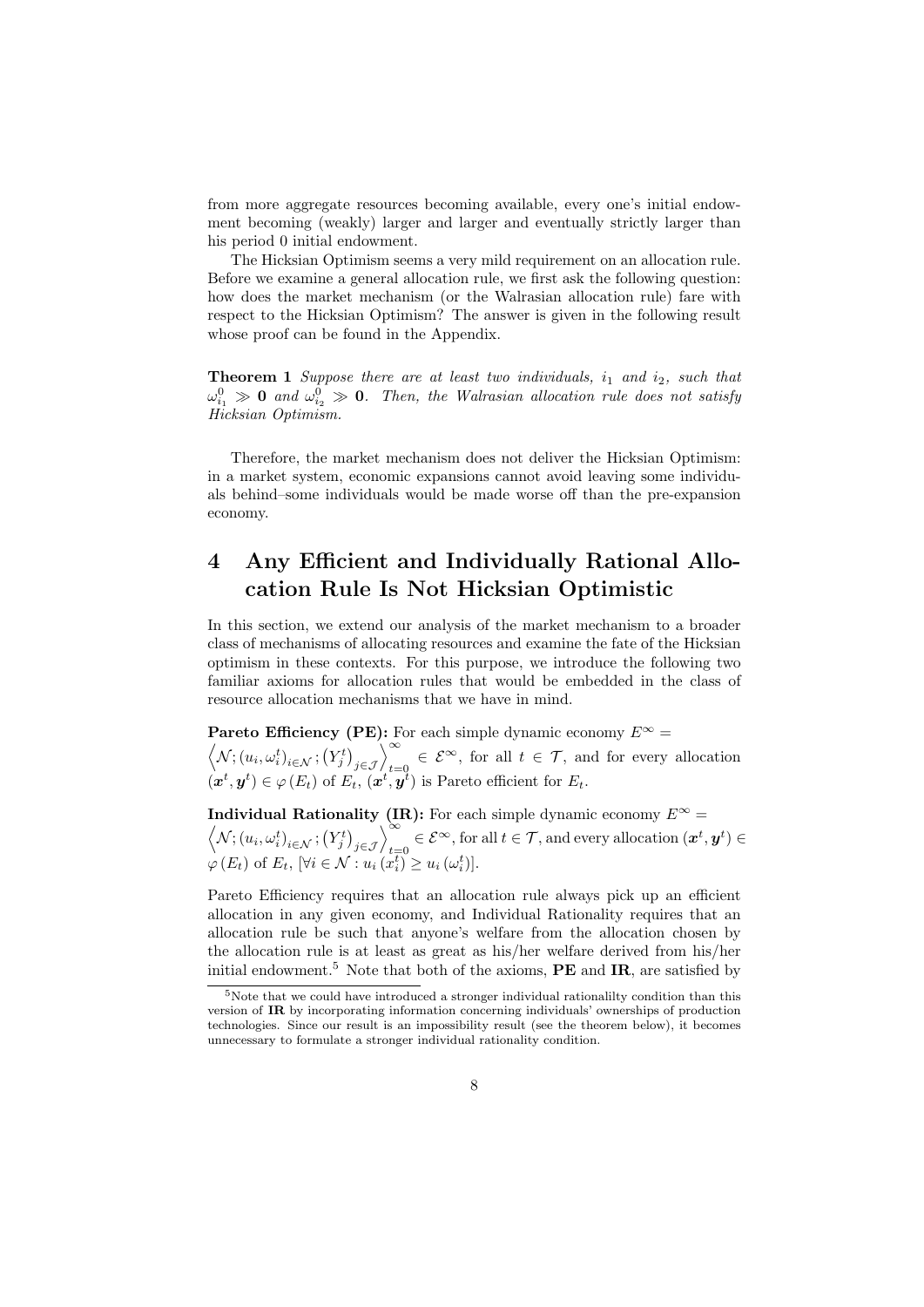the Walrasian allocation rule. It is also of interest to note that, apart from the Walrasian allocation rule, there are other allocation rules satisfying **PE** and **IR**: the allocation rule that always selects 'core allocations' of any given economy is both Pareto efficient and individually rational.

The two axioms capture a broader class of allocation rules, and thus a broader class of resource allocation mechanisms. Can any such allocation rules deliver the Hicksian optimism? The answer is given in the following result and its proof can be found in the Appendix.

**Theorem 2** Suppose there are at least two individuals,  $i_1$  and  $i_2$ , such that  $\omega_{i_1}^0 \gg \mathbf{0}$  and  $\omega_{i_2}^0 \gg \mathbf{0}$ . Then, there exists no allocation rule satisfying Hicksian Optimism, Pareto Efficiency and Individual Rationality simultaneously.

Therefore, any resource allocation mechanism characterized by an efficient and individually rational allocation rule is bound to leave some individual behind even if the economy is expanding due to technological innovation and even after a long period of time.

#### 5 Conclusion

We have shown that the market mechanism characterized by the Walrasian allocation rule cannot deliver the Hicksian optimism–an ideal as envisioned by Hicks (1941) and, more recently, as advocated by the UNDP (2015) in its 2030 Agenda for Sustainable Development. Indeed, any resource allocation mechanism characterized by an efficient and individually rational allocation rule faces the same dilemma: with continued technological innovation and progress, some one is bound to be left behind even after a long period of time.<sup>6</sup>

Pareto efficiency is deeply rooted in economics and is highly appealing for resource allocation. Given the tremendous technological innovation made in recent human history and the great economic progress made in recent decades, the Hicksian optimism seems a very attractive property to be demanded for resource allocation mechanisms. If we follow these lines of reasoning, the property of individual rationality needs a careful and possibly critical examination.

To begin with, we note that, as our result in Section 3 shows, the unfettered market mechanism characterized by the Walrasian allocation rule cannot deliver Hicksian optimism. Part of the reasons is that the Walrasian allocation rule is both efficient and individually rational. Suppose we abandon individual rationality but still want to use the market mechanism to allocate resources. One possibility is to use the market mechanism coupled with a redistributive scheme

<sup>6</sup> It is of interest to note that, in a related paper by Chambers and Hayashi (2017), they show that, in a static pruduciton economy with constant returns to scale technologies, there is no allocation rule satisfying Pareto efficiency, technological monotonicity (introduced by Roemer (1986)), and a stronger version of individual rationality (what they call Free Access Lower Bound).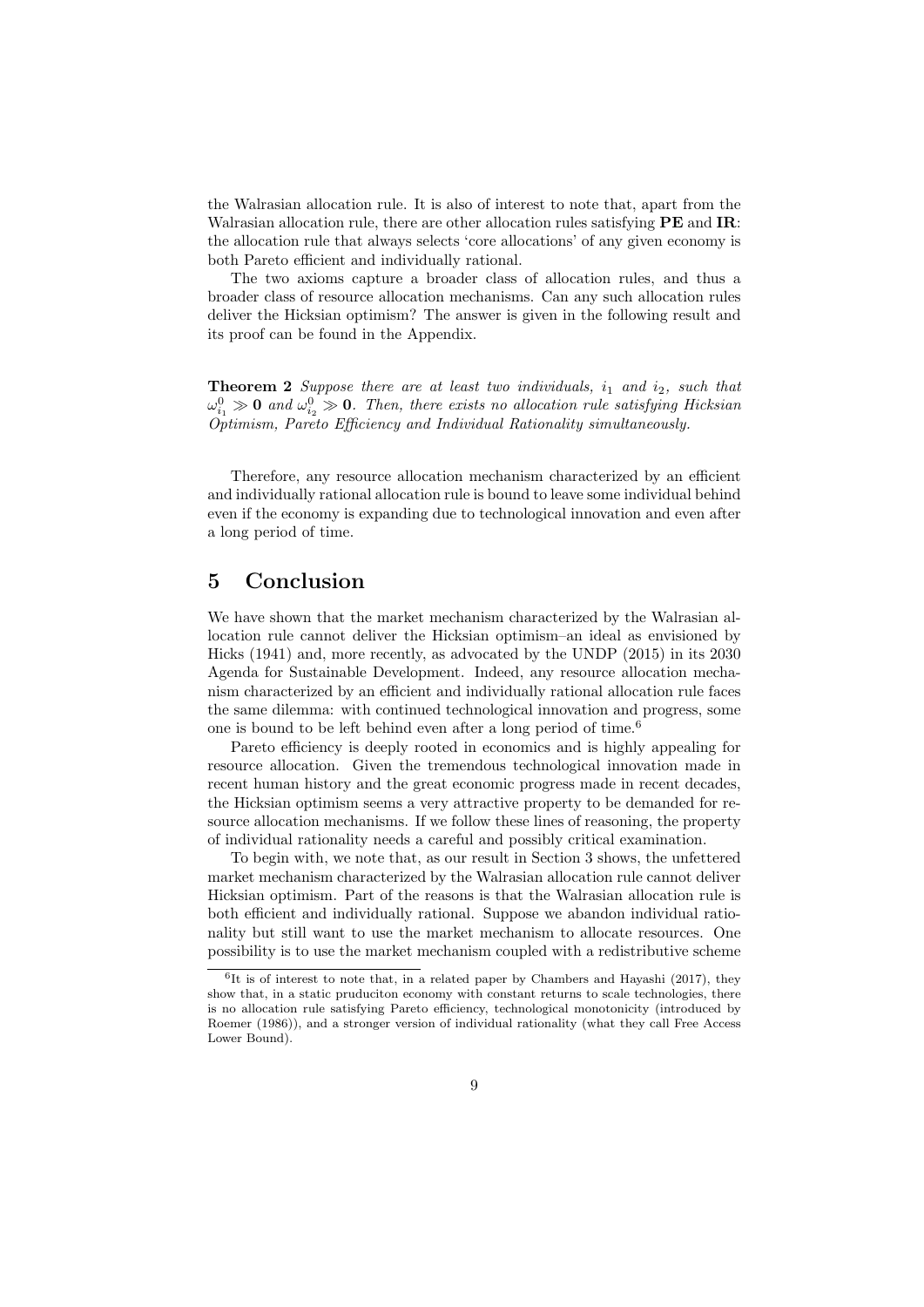(perhaps similar to that required for the second welfare theorem) to ensure that, eventually, every individual is at least as well-off as period  $t = 0$ . Resource-wise, this is feasible since the economy is expanding and everyone's eventual initial endowment  $(\omega_i^*)$  is bigger than his/her initial endowment,  $\omega_i^0$ , in period 0. Of course, the Walrasian allocation rule coupled with a redistributive scheme may violate individual rationality introduced in Section 4, the reason being that, some individuals may be made worse off than their initial endowments in that period after redistributions.

If, on the other hand, one wants to go beyond the market mechanism, there are several studies on certain egalitarian type allocation rules for specific economies involving one input and one output, where it has been shown that the proposed allocation rules are Pareto efficient and satisfy some technological monotonicities. See the contributions by Moulin (1987, 1990), Moulin and Roemer (1989), and Roemer and Silvestre (1987). An important reason why they have obtained positive results is that their economies involve one input and one output and, in such specific economies, the property of individual rationality almost has no bite, while in our economy, individual rationality is no trivial and is rather stringent.

### 6 References

Aghion, P., N. Bloom, R. Blundell, R. Griffith, and P. Howitt (2005). "Competition and Innovation: An Inverted U Relationship." Quarterly Journal of Economics 120: 701-28.

Arrow, K.J. (1962): "Economic Welfare and the Allocation of Resources for Inventions," in Nelson, R.R. (ed.), The Rate and Direction of Inventive Activity: Economic and Social Factors. Princeton University Press. Princeton.

Blundell, R., R. Griffith and J. van Reenen (1999). "Market Share, Market Value and Innovation in a Panel of British Manufacturing Firms." Review of Economic Studies, Vol. 6, No. 3: 529-554.

Chambers, C.P. and T. Hayashi (2017). "Can everyone benefit from innovation?" Manuscript dated June 16, 2017.

Chun, Y. and W. Thomson (1988). "Monotonicity properties of bargaining solutions when applied to economics." Mathematical Social Sciences, vol. 15, issue 1, 11-27.

Corden, W. M. (1984): "The Normative Theory of International Trade," in Handbook of International Economics, vol. 1, edited by R. W. Jones and P.B. Kene, 63-130.

Hicks, John (1939). "The Foundations of Welfare Economics". Economic Journal. The Economic Journal, Vol. 49, No. 196. 49 (196): 696–712.

Hicks, J. (1941): "The Habilitation of Consumers' Surplus," Review of Economic Studies 8, 108-116.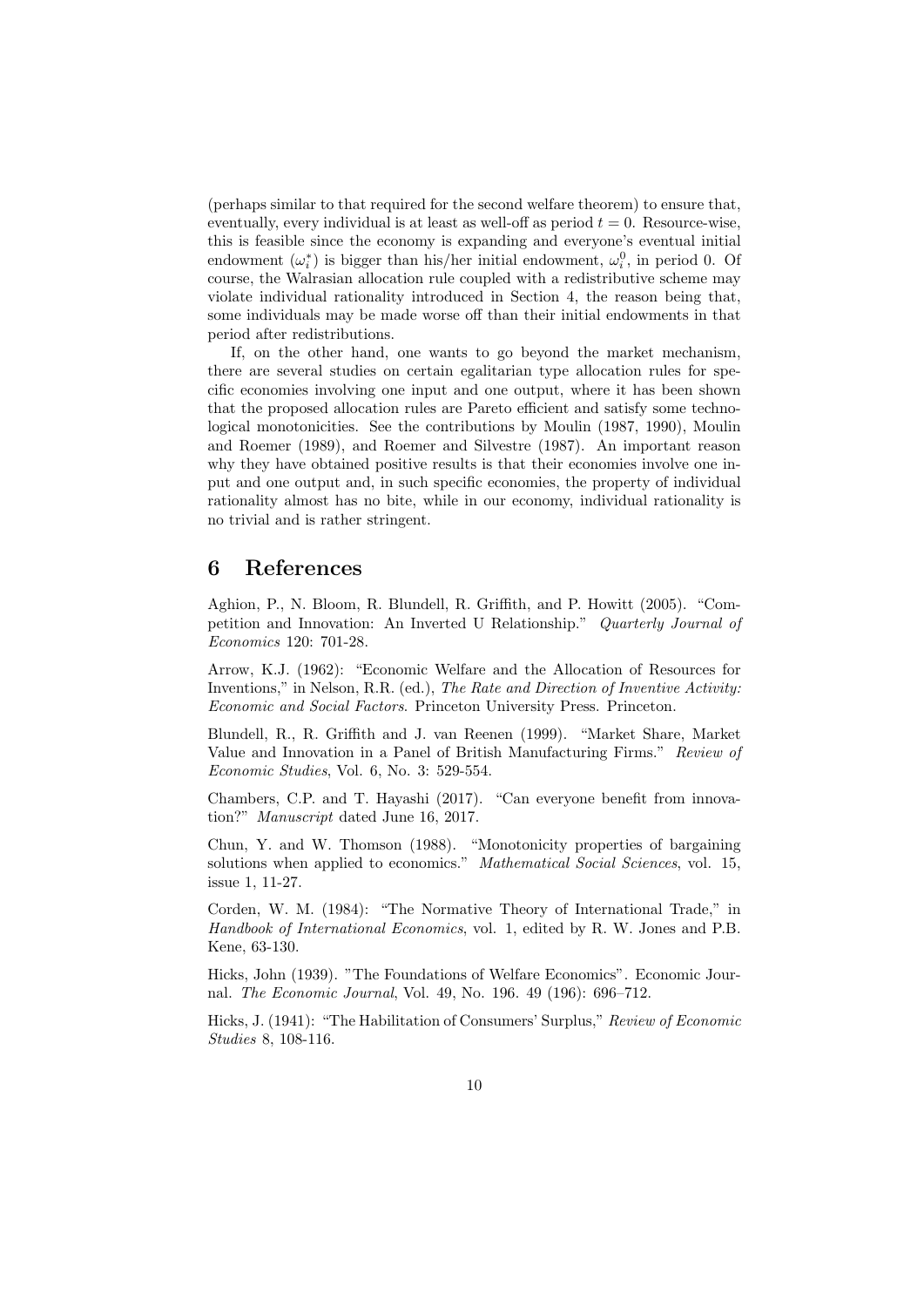Igami, M. and K. Uetake (forthcoming): "Mergers, Innovation, and Entry-Exit Dynamics: Consolidation of the Hard Disk Drive Industry, 1996-2016." The Review of Economic Studies, forthcoming.

Kalai, E., (1977): "Proportional Solutions to Bargaining Situations: Interpersonal Utility Comparisons," Econometirca 45, 1623-1630.

Kaldor, N. (1939). "Welfare Propositions in Economics and Interpersonal Comparisons of Utility." The Economic Journal, Vol. 49, No. 195, 49 (195): 549– 552.

Kornai, J. (2013): Dynamism, Rivalry and the Surplus Economy: Two Essays on the Nature of Capitalism, Oxford: Oxford University Press, Translated by Brian McLean.

Moulin, H. (1987). "A core selection for regulating a single-output monopoly." The Rand Journal of Economics, Vol. 18, No. 3, 397-407.

Moulin, H. (1990). "Joint Ownership of a Convex Technology: Comparison of Three Solutions." The Review of Economic Studies, Vol. 57, No. 3, 439-452.

Moulin, H. and J. Roemer (1989). "Public ownership of the external world and private ownership of self." Journal of Political Economy, Vol. 97, No. 2, 347-367.

Moulin, H. and W. Thomson (1988). "Can everyone benefit from growth? Two difficulties." Journal of Mathematical Economics, Vol. 17, 339-345.

Roemer, J. (1986). "The mismarriage of bargaining theory and distributive justice." Ethics 97, 88-110.

Roemer, J., and J. Silvestre (1987). "What is public ownership?" Working Paper, No. 294. Davis: Univ. of California, Dept of Economics.

Schumpeter, J.A. (1939). Business Cycles: A Theoretical, Historical and Statistical Analysis of the Capitalist Process. New York: McGraw Hill.

Schumpeter, J.A. (1942). Capitalism, Socialism and Democracy. New York: Harper & Row.

United Nations Development Programme (2015). The 2030 Agenda for Sustainable Development.

https://sustainabledevelopment.un.org/post2015/transformingourworld

United Nations Development Programme (2018). What does it mean to leave no one behind? A UNDP discussion paper and framework for implementation, https://www.undp.org/content/undp/en/home/librarypage/poverty-reduction/whatdoes-it-mean-to-leave-no-one-behind-.html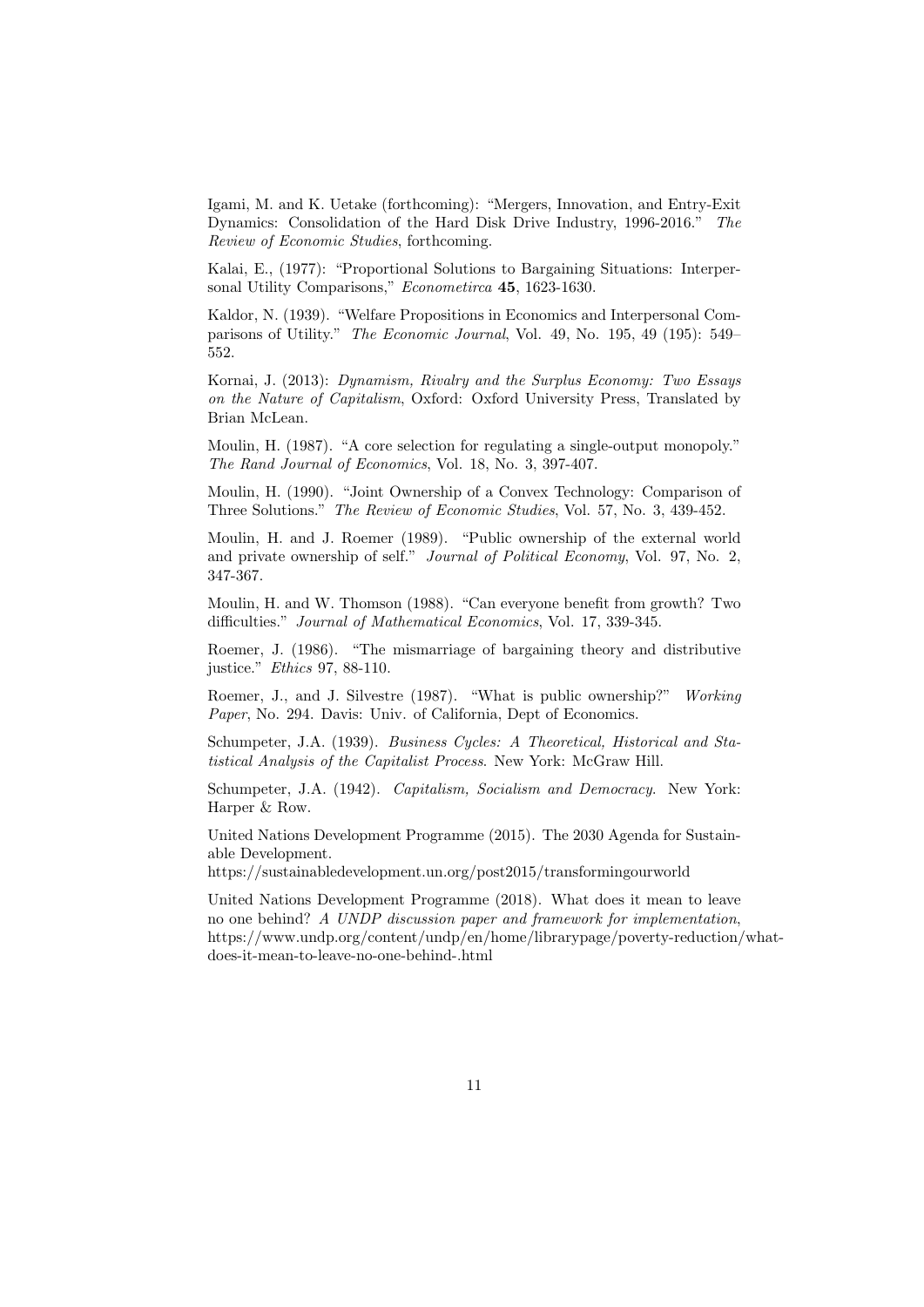### Appendix

**Proof of Theorem 2.** Let  $n = 2$  and  $m = 3$ , where the third commodity is used as a primary factor. Given  $\varepsilon \in (0, \frac{1}{2})$ , let  $a \in \mathbb{R}_+$  be such that  $a > \frac{1-\varepsilon}{\varepsilon}$ , which implies that  $a > 1$ . Let  $\overline{\delta}$  and  $\delta$  be sufficiently small with  $\overline{\delta} > \delta > 0$ . Let  $(u_i)_{i \in \mathcal{N}}$  be defined by<sup>7</sup>

$$
u_1(x_{11}, x_{12}, x_{13}) \equiv \min\left\{\frac{x_{11}}{a}(1+\delta), x_{12}\right\}
$$
 and  $u_2(x_{21}, x_{22}, x_{23}) \equiv u_1(x_{22}, x_{21}, x_{23})$ 

For  $t \in \mathcal{T}$ , let  $\omega_1^t = \omega_2^t = \left(\frac{t+1}{t+2a}\varepsilon(a+\overline{\delta},1+\overline{\delta}),1\right)$ .<sup>8</sup> Let the production possibility set  $Y^t$  at  $t \in \mathcal{T}$ , be a convex cone in  $\mathbb{R}^2 \times (-\mathbb{R}_+)$  and the corresponding *output possibility set* of two commodities when two units of good 3 are used be represented by  $Y_{1,2}^t \equiv \{(y_1, y_2) \in \mathbb{R}^2 \mid (y_1, y_2, -2) \in Y^t\}$ . Let  $Y_{1,2}^0$ be given by the *comprehensive hull* of  $(1, 1) - (\Omega_1^0, \Omega_2^0)$  in  $\mathbb{R}^2$ , which is denoted by  $Y_{1,2}^0 = comp\{(1,1) - (\Omega_1^0, \Omega_2^0)\}\.$  However, since the production possibility set is always a convex cone, the third good does not enter into any individual's utility function as defined above, and we will focus on any efficient allocation rule here, it is sufficient to have only the information of the output possibility set of two commodities, 1 and 2, when two units of good three are used at each  $t \in \mathcal{T}$ . Therefore, without loss of generality, we will use, in the following discussion, the notation  $Y<sup>t</sup>$  as the representation of the output possibility set of two commodities 1 and 2 when two units of good three are employed. That is, as an abuse of notation, we will use the notation  $Y^t + {\Omega^t}$  for  $t \in \mathcal{T}$ , such as  $Y^0 + \{\Omega^0\} \equiv \text{comp} \{(1, 1)\}$  for  $t = 0$ .

Let  ${Y<sup>t</sup> + {\Omega<sup>t</sup>}\}_{t=0}^{\infty}$  be a sequence of period economies such that for any  $t \geq 0$ ,  $Y^t + {\Omega^t} \subseteq \widetilde{Y}^{t+1} + {\Omega^{t+1}}$  and  $\lim_{t \to \infty} Y^t + {\Omega^t} = Y^* + {\Omega^*}$  such that  $Y^* - {\Omega^*} \equiv \text{comp} \{ (a, 1 + \delta) \}.$  Note that  $\lim_{t \to \infty} \omega_1^t = \lim_{t \to \infty} \omega_2^t$ that  $Y^* + {\Omega^*} \equiv \text{comp} \{ (a, 1 + \delta) \}.$  Note that  $\lim_{t \to \infty} \omega_1^t = \lim_{t \to \infty} \omega_2^t =$ <br> $(\varepsilon(a + \overline{\delta}, 1 + \overline{\delta}), 1) = \omega_1^* = \omega_2^*$ . Since  $\overline{\delta} > \delta$ , it follows that  $\varepsilon(a, 1 + \delta) \ll$  $(\omega_{11}^*, \omega_{12}^*)$  and  $\varepsilon(a, 1+\delta) \ll (\omega_{21}^*, \omega_{22}^*)$ .

Let an allocation rule  $\varphi$  satisfy PE, IR, and HO. Then, for any sequence  $\{(x^t, y^t)\}_{t=0}^{\infty}$  such that  $(x^t, y^t) \in \varphi(E_t)$ , and any subsequence  $\left\{\left(x^{t^k}, y^{t^k}\right)\right\}_{t=0}^{\infty}$  $t^k=0$ of  $\{(\boldsymbol{x}^t, \boldsymbol{y}^t)\}_{t=0}^{\infty}$ , let  $\lim_{t^k \to \infty} (\boldsymbol{x}^{t^k}, {\boldsymbol{y}^{t^k}}) = (\boldsymbol{x}^*, \boldsymbol{y}^*) \in F\left(E^*\right)$  for  $E^* =$  $\langle \mathcal{N}; (X_i)_{i \in \mathcal{N}}; (u_i)_{i \in \mathcal{N}}; \Omega^*; Y^* \rangle$ . Then, by **PE** and **IR**, every allocation  $(\boldsymbol{x}^{t^k}, \boldsymbol{y}^{t^k})$ at period  $t^k$  within the subsequence  $\left\{ \left( x^{t^k}, y^{t^k} \right) \right\}^{\infty}$  $t^{k}=0$  is Pareto efficient and

<sup>7</sup>The specific utility functions are used here to provide a simplest economy to establish our result. We may note that, at the expense of increasing complexity, it is possible to consider a more standard type of utility functions, where utility functions are strongly monotonic and are not the Leontief preferences of the first two goods, for the proof.

<sup>&</sup>lt;sup>8</sup>The specification of the equal endowments for the two individuals is not essential, but simply for the sake of simplicity. Indeed, basically the same logic of proof can be worked out with the two individuals having different endowments.

<sup>&</sup>lt;sup>9</sup>This production possibility set is the set of (net) outputs which can be produced by using all the individuals' endowments of good 3 as input.